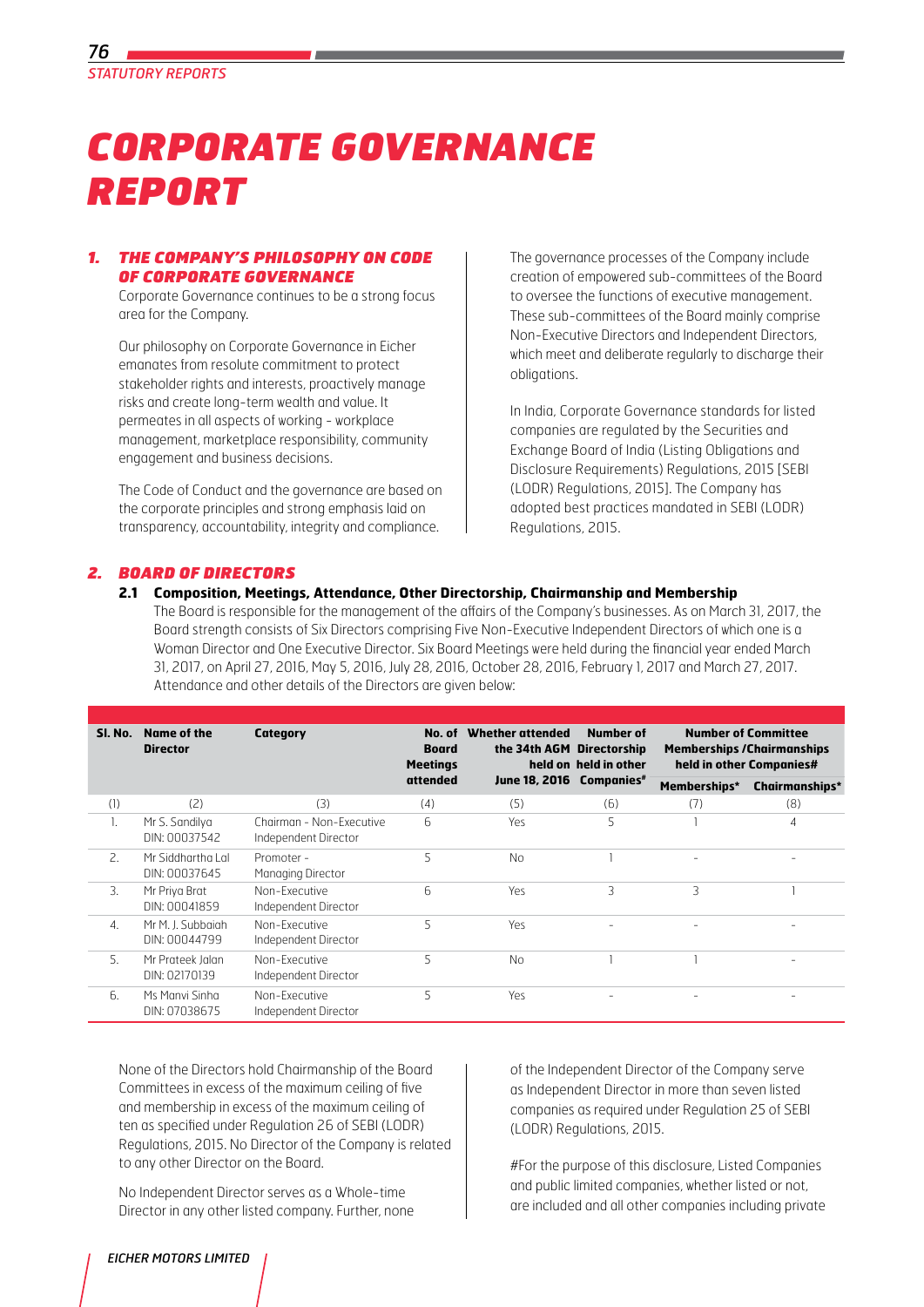limited companies, foreign companies and companies registered under Section 8 of the Companies Act, 2013 or Section 25 of the Companies Act, 1956 are excluded.

\*For the purpose of reckoning the limit under this sub-clause, Chairmanship(s)/ membership(s) of the Audit Committee and the Stakeholders' Relationship Committee alone are considered.

Your Company's Board has an optimum combination of Executive, Non-Executive and Independent Directors with one woman Director, as per the requirements of Regulation 17 of SEBI (LODR) Regulations, 2015. The composition of the Board is as per the requirements of SEBI (LODR) Regulations, 2015 and the Companies Act, 2013. The Independent Directors of the Company meet all the criteria mandated by SEBI (LODR) Regulations, 2015 and the Companies Act, 2013.

#### **2.2 Appointment of Directors**

 Directors are appointed or re-appointed with the approval of the shareholders and shall remain in office in accordance with the provisions of the law and terms and conditions of appointment. The Company has issued letter of appointment to all the Independent Directors and the terms and conditions of their appointment have been disclosed on the Company's website www.eichermotors.com.

 While formulating and approving policies concerning appointment of directors and other senior officers, board diversity, remuneration and evaluation, the Board seeks to ensure business continuity with due weightage to succession planning.

- **2.3 Information supplied to the Board** The required information, including information as enumerated in Regulation 17(7) read together with Part A of Schedule II of the SEBI (LODR) Regulations, 2015 is made available to the Board of Directors, for discussions and consideration at the Board Meetings.
- **2.4 Separate Meeting of Independent Directors** As stipulated by the Code for Independent Directors under the Companies Act, 2013 and the SEBI (LODR) Regulations, 2015, a separate meeting of the Independent Directors of the Company was held on May 5, 2016 without the attendance of non-independent Director and members of management to:
	- (a) review the performance of non-independent Director and the Board as a whole;
	- (b) review the performance of the Chairperson of the Company, taking into account the views of Executive Director and Non-Executive Directors;

(c) assess the quality, quantity and timeliness of flow of information between the Company management and the Board that is necessary for the Board to effectively and reasonably perform their duties.

## **2.5 Shareholding of Non-Executive Directors**

As on March 31, 2017, Mr S. Sandilya, Chairman and Non-Executive Independent Director of the Company holds 11,766 equity shares of the Company. Other Non-Executive Directors viz. Mr Priya Brat, Mr M.J. Subbaiah, Mr Prateek Jalan and Ms Manvi Sinha do not hold any shares in the Company. The Company has not issued any convertible instruments.

## **2.6 Induction and Familiarisation Programme for Independent Directors**

 The Company has a programme to familiarise Independent Directors with regard to their roles, rights, responsibilities in the Company, nature of the industry in which the Company operates, the business models of the Company etc. and the same is available on the weblink http://www.eicher. in/corporate-governance.

## *3. Audit Committee*

Composition and terms of Reference of the Audit Committee of Directors of the Company are in conformity with the provisions of Section 177 of the Companies Act, 2013 and Regulation 18 of SEBI (LODR) Regulations, 2015, with all members being financially literate and most having accounting or related financial management expertise. As on March 31, 2017, Audit Committee consists of four Non-Executive Independent Directors and one Executive Director. The role of the Audit Committee is, inter alia, to provide directions to and oversee the internal audit and risk management functions, review of financial results and annual financial statements, interact with statutory auditors and carry out such other matters as are required in terms of the Companies Act, 2013 and SEBI (LODR) Regulations, 2015.

## **3.1 Major terms of reference**

- (i) Oversight of the Company's financial reporting process and the disclosure of its financial information to ensure that the financial statements are correct, sufficient and credible;
- (ii) Recommending the appointment and removal of external auditors, fixation of audit fee and also approval for payment for any other services;
- (iii) Reviewing with the management the quarterly, half yearly and annual financial statements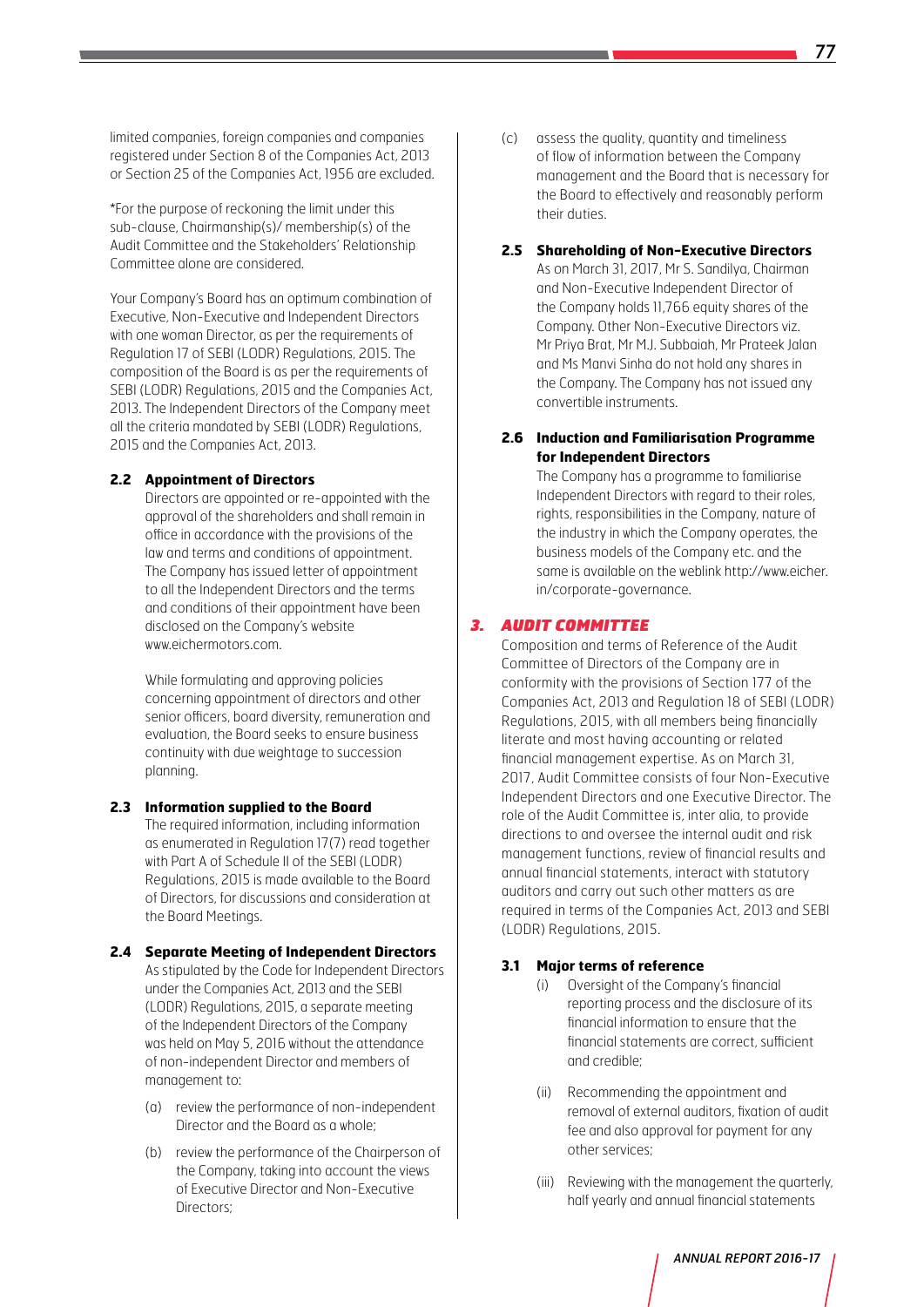and auditors' report thereon before submission to the Board for approval;

- (iv) Reviewing the Company's financial and risk management policies;
- (v) Review and monitor the Auditor's independence and performance, and effectiveness of audit process;
- (vi) Approval or any subsequent modification of transactions of the Company with related parties;
- (vii) Scrutiny of inter-corporate loans and investments;
- (viii) Valuation of assets of the Company, whenever it is necessary;
- (ix) Evaluation of internal financial controls and risk management systems;
- (x) Reviewing, with the management, performance of statutory and internal auditors, adequacy of the internal control systems;
- (xi) Reviewing the adequacy of internal audit function, if any, including the structure of the internal audit department, staffing and seniority of the official heading the department, reporting structure coverage and frequency of internal audit;
- (xii) Discussion with internal auditors of any significant findings and follow-up thereon;
- (xiii) Reviewing the findings of any internal investigations by the internal auditors into matters where there is suspected fraud or irregularity or a failure of internal control systems of a material nature and reporting the matter to the Board;
- (xiv) Discussion with statutory auditors before the audit commences, about the nature and scope of audit as well as post-audit discussion to ascertain any area of concern;
- (xv) To review the functioning of the whistle blower mechanism;
- (xvi) Carrying out any other function as is mentioned in the terms of reference of the audit committee.

 The Company has systems and procedures in place to ensure that the audit committee mandatorily reviews:

- (i) management discussion and analysis of financial condition and results of operations;
- (ii) statement of related party transactions submitted by management;
- (iii) internal audit reports relating to internal control weaknesses;
- (iv) management letters / letters of internal control weaknesses issued by the statutory auditors.

#### **3.2 Meetings and Attendance**

Six Meetings of the Audit Committee of Directors were held during the Financial Year 2016-17 on April 27, 2016, May 5, 2016, July 28, 2016, October 28, 2016, February 1, 2017 and March 27, 2017. The attendance details are as under:

| SI.<br>No. | <b>Name</b>       | Chairman/<br><b>Member</b> | No. of<br>meetings<br>held | No. of<br>meetings<br>attended |
|------------|-------------------|----------------------------|----------------------------|--------------------------------|
|            | Mr M. J. Subbaiah | Chairman                   | 6                          |                                |
| 2.         | Mr S. Sandilya    | Member                     | Ⴌ                          | Ⴌ                              |
| 3.         | Mr Siddhartha Lal | Member                     | 6                          |                                |
| 4.         | Mr Priya Brat     | Member                     | 6                          | Ⴌ                              |
| 5.         | Mr Prateek Jalan  | Member                     | Б                          |                                |

The Chief Financial Officer, the Head of Internal Audit and the Statutory Auditors are invited for the Audit Committee meetings as required.

Mr Manhar Kapoor, General Counsel & Company Secretary acts as the Secretary to the Audit Committee.

## *4. StakeholderS' Relationship Committee*

In terms of Regulation 20 of the SEBI (LODR) Regulations, 2015, the Company has a Stakeholders' Relationship Committee which consists of two Non-Executive Independent Directors. The Committee looks into the redressal of Shareholders' and Investors' complaints relating to transfer of shares, Non-receipt of Annual Report and Non-receipt of declared dividends, etc.

## **4.1 Meetings and Attendance**

Four Meetings of the Stakeholders' Relationship Committee of Directors were held during the Financial Year 2016-17 on May 5, 2016, July 28, 2016, October 28, 2016 and February 1, 2017. The attendance details are as under:

| SI.<br>No. | <b>Name</b>    | Chairman/<br><b>Member</b> | No. of<br>meetings<br>held | No. of<br>meetings<br>attended |
|------------|----------------|----------------------------|----------------------------|--------------------------------|
|            | Mr Priya Brat  | Chairman                   |                            |                                |
| 2          | Mr S. Sandilya | Member                     |                            |                                |

The Managing Director and the Chief Financial Officer are invited at the Stakeholders' Relationship Committee meetings as required.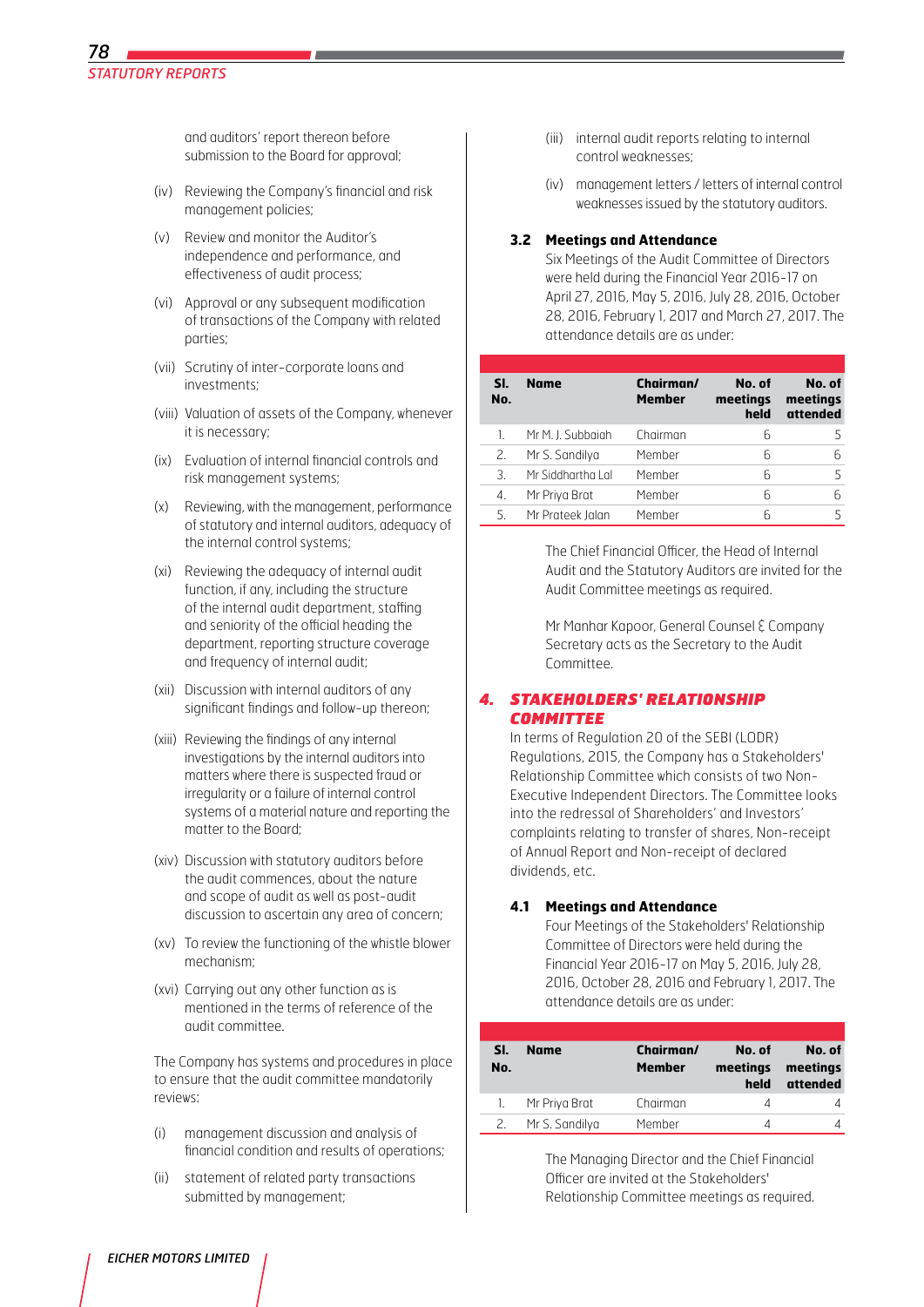Mr Manhar Kapoor, General Counsel & Company Secretary acts as the Secretary to the Stakeholders' Relationship Committee. He is the compliance officer of the Company.

## **4.2 Status of Complaints**

| <b>SI. No. Particulars</b> | <b>Numbers</b> |
|----------------------------|----------------|
| No. of complaints received | 163            |
| No. of complaints resolved | 160            |
| No. of pending complaints  |                |

## *5. Nomination & Remuneration Committee*

The Company has a Nomination  $\xi$  Remuneration Committee comprising three Directors, all being Non-Executive Independent Directors. The composition and the role of the Committee are in conformity with the provisions of Section 178 of Companies Act, 2013 and Regulation 19 of the SEBI (LODR) Regulations, 2015.

## **5.1 Major terms of Reference**

- (i) Identifying persons who are qualified to become Directors and who may be appointed in senior management in accordance with the criteria laid down and recommending to the Board their appointment and removal.
- (ii) Laying down the evaluation criteria for performance evaluation of Independent Directors.
- (iii) Carrying out evaluation of every Director's performance.
- (iv) To decide on whether to extend or continue the term of appointment of the independent Director, on the basis of the report of performance evaluation of independent Directors.
- (v) Devising a policy on diversity of Board of Directors.
- (vi) Formulating the criteria for determining qualifications, positive attributes and independence of a Director and recommend to the Board of Directors a Policy relating to the Remuneration of the Directors, Key Managerial Personnel and other employees.
- (vii) To undertake and perform all such functions, powers for administration and superintendence of Employees Stock Option Plan – 2006 (ESOP), inter alia as contained under SEBI (Share Based Employee Benefits) Regulations, 2014 including any amendments thereof.
- (viii) The Nomination & Remuneration Committee shall meet at least once a year.

(ix) To review and approve any other matter relating to the aforesaid ESOP which may be considered necessary and incidental thereto.

#### **5.2 Meetings and Attendance**

Six Meetings of the Nomination & Remuneration Committee of Directors of the Company were held during the Financial Year 2016-17 on April 27, 2016, May 5, 2016, July 28, 2016, October 28, 2016, February 1, 2017 and March 27, 2017. The attendance details are as under:

| SI.<br>No. | <b>Name</b>      | Chairman/<br><b>Member</b> | No. of<br>meetings<br>held | No. of<br>meetings<br>attended |
|------------|------------------|----------------------------|----------------------------|--------------------------------|
|            | Mr Prateek Jalan | Chairman                   | h                          |                                |
|            | Mr S. Sandilya   | Member                     | ĥ                          |                                |
| 3.         | Mr M J Subbaiah  | Member                     | հ                          |                                |

Mr Manhar Kapoor, General Counsel & Company Secretary acts as the Secretary to the Nomination and Remuneration Committee.

#### **5.3 Performance Evaluation Criteria for Independent Directors**

 The Company has adopted an Evaluation policy to evaluate performance of individual Directors, the Board as a whole and its committees. Evaluation of Individual Directors including Independent Directors is carried out by the entire Board as well as by the Nomination and Remuneration Committee in accordance with the provisions of Code for Independent Directors as outlined under Schedule IV and Section 178 of the Companies Act, 2013. Such evaluation factors includes various criteria including thought contribution, business insight, applied knowledge, etc.

During the financial year under review, formal annual evaluation of the Board, its committees, the Chairman and individual Directors was carried out pursuant to the Board Performance Evaluation Policy on May 5, 2016.

#### *6. Corporate Social Responsibility Committee*

The Company has a Corporate Social Responsibility Committee of Directors comprising two Non-Executive Independent Directors and one Executive Director. The composition and the role of the Committee are in conformity with the provisions of Section 135 of Companies Act, 2013

#### **6.1 Major terms of Reference**

(i) Formulating and recommending to the Board, a Corporate Social Responsibility Policy which shall indicate the activities to be undertaken by the Company as specified in Schedule VII to the Companies Act, 2013.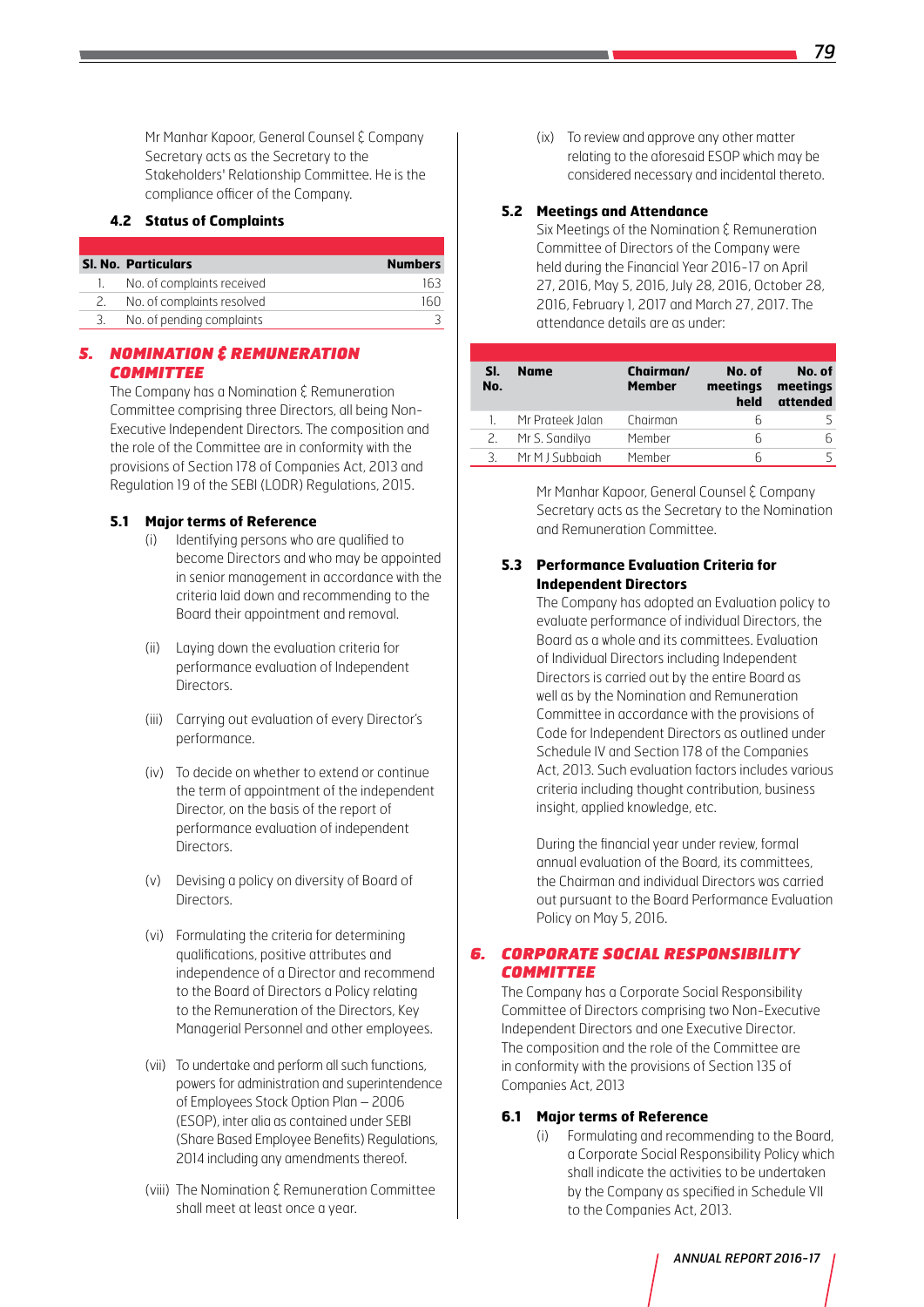- (ii) Recommending the amount of expenditure to be incurred on the activities referred to in CSR policy.
- (iii) Monitoring the CSR Policy of the Company from time to time.

#### **6.2 Meetings and Attendance**

Two Meetings of the Corporate Social Responsibility Committee of the Company were held during the Financial Year 2016-17 on May 5, 2016 and October 28, 2016. The names of the members, chairperson and attendance details are as under:

| SI.<br>No. | <b>Name</b>       | Chairman/<br><b>Member</b> | No. of<br>meetings<br>held | No. of<br>meetings<br>attended |
|------------|-------------------|----------------------------|----------------------------|--------------------------------|
| 1.         | Mr S. Sandilya    | Chairman                   | 2                          |                                |
| 2          | Mr Siddhartha Lal | Member                     | $\overline{\phantom{a}}$   |                                |
| 3.         | Mr Prateek Jalan  | Member                     |                            |                                |

Mr Manhar Kapoor, General Counsel & Company Secretary acts as the Secretary to the Corporate Social Responsibility Committee.

## *7. Risk Management Committee*

In terms of Regulation 21 of the SEBI (LODR) Regulations, 2015, the Company has a Risk Management Committee. The constitution of the Risk Management Committee is in compliance with the above provisions. As on March 31, 2017, the Risk Management Committee consists of two Directors and the Chief Financial Officer.

## *9. REMUNERATION OF DIRECTORS*

## **9.1 Remuneration to Managing Director**

#### **7.1 Major Terms of Reference**

- (i) To assist the Board in formulating the Risk Management Plan and practices.
- (ii) To monitor and review risk management plan and practices of the Company as approved by the Board.

#### **7.2 Members of the Committee**

| SI.<br>No. | Name                                                                | Chairman/<br><b>Member</b> |
|------------|---------------------------------------------------------------------|----------------------------|
| 1.         | Mr Siddhartha Lal (Managing Director ξ<br>Chief Executive Officer)  | Chairman                   |
| 2.         | Mr S. Sandilya (Chairman and Non-Executive<br>Independent Director) | Member                     |
| 3.         | Mr Lalit Malik (Chief Financial Officer)                            | Member                     |

## *8. Shares Committee*

The Shares Committee of the Company consists of three members i.e. Mr Siddhartha Lal - Managing Director & Chief Executive Officer, Mr Lalit Malik - Chief Financial Officer and Mr Manhar Kapoor - General Counsel & Company Secretary to look after and approve transfer/transmission of equity shares, dematerialisation, issue of duplicate certificates, etc. All valid requests for transfer & transmission of shares in physical form, duplicate issue of share certificate were processed in time.

During the financial year ended March 31, 2017, 21 meetings of the Committee were held to approve requests for transfer of 3,911 shares, 66,763 shares for dematerialisation, 19,953 shares for issue of duplicate certificates, 3,983 shares for name deletion and 4,702 shares for transmission of securities.

The remuneration of the Managing Director is fixed by the Board of Directors and approved by shareholders in the Annual General Meeting. The details of remuneration of Managing Director for the financial year ended March 31, 2017 is as under:

|                                        |               |                   |                    |                                                                                                                                                                                     | (Rs. in Crores)                                                                                                     |
|----------------------------------------|---------------|-------------------|--------------------|-------------------------------------------------------------------------------------------------------------------------------------------------------------------------------------|---------------------------------------------------------------------------------------------------------------------|
| <b>Name of the Director</b>            | <b>Salary</b> | <b>Commission</b> | <b>Perquisites</b> |                                                                                                                                                                                     | <b>Service Contract</b>                                                                                             |
|                                        |               |                   |                    | <b>Tenure</b>                                                                                                                                                                       | <b>Notice period</b>                                                                                                |
| Mr Siddhartha Lal<br>Managing Director | 3.29          | 4.20              |                    | 1.71 5 years (Members at their<br>AGM held on June 18, 2016,<br>approved re-appointment of<br>Mr Siddhartha Lal as Managing<br>Director w.e.f. May 1, 2016 up to<br>April 30, 2021) | 3 months' notice or salary in<br>lieu of notice for 3 months or for<br>such period which falls short of<br>3 months |

Total remuneration paid as Salary, Allowances, Perquisites and Commission does not exceed 5% of the net profits computed in the manner provided under section 197 read with section 198 of the Companies Act, 2013.

 Factors such as industry standards, responsibilities and performance assessment are considered while determining the Quantum of Commission to be paid to the Managing Director.

No sitting fee has been paid to Mr Siddhartha Lal and no stock option have been granted to him under the Company's Employees Stock Option Plan, 2006, during the financial year ended March 31, 2017.

## **9.2 Remuneration to Non-Executive and Independent Directors**

The members of the Company in their 33rd Annual General Meeting held on March 20, 2015 had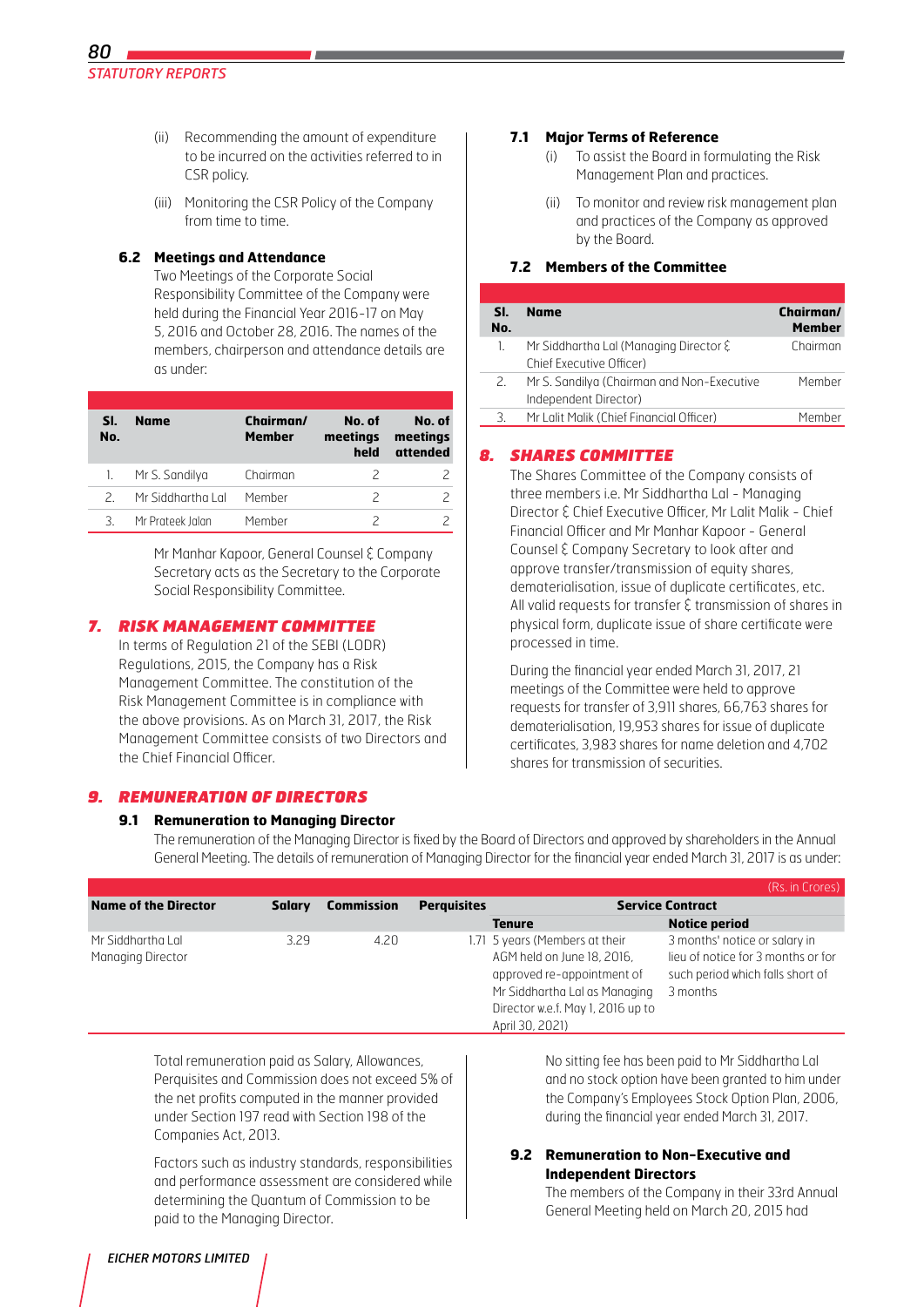approved payment of remuneration by way of commission to the Non-Executive Directors of the Company not exceeding 1% of the net profits of the Company, calculated in accordance with the provisions of the Companies Act 2013, for a period of five years with effect from the financial year ended December 31, 2014.

 The remuneration comprising sitting fee and commission to Non-Executive and Independent Directors for the financial year ended March 31, 2017 is as under:

| (Amount in Rs. lacs)                                                   |       |                          |  |  |
|------------------------------------------------------------------------|-------|--------------------------|--|--|
| <b>Name of the Director</b>                                            |       | <b>Remuneration</b>      |  |  |
|                                                                        |       | Sitting fee* Commission# |  |  |
| Mr S. Sandilya - Chairman and<br>Non-Executive Independent<br>Director | 3.40  | 48.40                    |  |  |
| Mr Priya Brat - Non-Executive<br>Independent Director                  | 2.60  | 9.07                     |  |  |
| Mr M. J. Subbaigh - Non-<br>Executive Independent Director             | 2.30  | 9.07                     |  |  |
| Mr Prateek Jalan - Non-Executive<br>Independent Director               | 2.70  | 20.62                    |  |  |
| Ms Manyi Sinha - Non-Executive<br>Independent Director                 | 1.00  | 9.07                     |  |  |
| Total                                                                  | 12.00 | 96.23                    |  |  |

**\*** Remuneration paid to Non-Executive Independent Directors represents sitting fee as approved by the Board of Directors for attending the Board and Committee Meetings.

# Annual commission payable to Non-Executive Independent Directors is subject to approval of annual financial statements by the shareholders at the forthcoming Annual General Meeting of the Company.

#### **Notes:**

The Non-Executive and Independent Directors are paid sitting fees @ Rs. 20,000/- for attending each meeting of the Board of Directors and Audit Committee.

The Non-Executive and Independent Directors are paid sitting fees @ Rs. 10,000/-for attending each meeting of Nomination and Remuneration Committee, Stakeholders' Relationship Committee and Corporate Social Responsibility Committee. Independent Directors are not entitled to any stock options.

Further, there has been no other material pecuniary relationship or business transactions by the Company with any of the Non-Executive and Independent Director of the Company.

#### *10. SUBSIDIARY COMPANIES*

Subsidiary companies of the Company are managed by their respective Board/authorised representative having the rights and obligations to manage such companies in the best interest of their stakeholders. The Company monitors performance of unlisted subsidiary companies, inter alia, by the following means:

(i) Financial statements, in particular, the investments made by the subsidiary companies are periodically reviewed by the Audit Committee of the Company.

- (ii) Minutes of Board meetings of subsidiary companies are periodically placed before the Company's Board.
- (iii) All significant transactions and arrangements entered into by the subsidiary companies are reviewed periodically by the Board of the Company.
- (iv) Mr Prateek Jalan, a Non-Executive Independent Director of the Company is a Director on the Board of VE Commercial Vehicles Limited, an unlisted material subsidiary company of the Company, incorporated in India.\*

 The Company has also formulated a policy for determining material subsidiary as required under Regulation 16 of the SEBI (LODR) Regulations, 2015, and the same is disclosed on the Company's website and the web link for the same is http:// www.eicher.in/uploads/1454671647\_policy-fordetermining-material-subsidiaries.pdf

\*As per Indian Accounting Standards, VE Commercial Vehicles Limited is considered as a Joint Venture Company for the purpose of preparation of financial statements of the Company.

## *11. OTHER DISCLOSURES*

#### **11.1 Related Party Transactions**

In terms of Indian Accounting Standard-24 on "Related Party Disclosures", as prescribed under Section 133 of the Companies Act, 2013 the Company has identified the related parties and suitable disclosures relating to details of transactions with such related parties have been disclosed in Note No. 44 to the Standalone Accounts forming part of this Annual Report.

All contracts/arrangements/transactions entered into by the Company during the financial year with the Related Parties are in compliance with the applicable provisions of the Companies Act, 2013 and SEBI (LODR) Regulations, 2015 and do not have potential conflicts with the interest of the Company. Related Party Transactions are also placed in the Audit Committee Meeting(s) for its prior approval or omnibus approval, as the case may be. Audit Committee also reviews related party transactions entered into by the Company on quarterly basis. There are no materially significant related party transactions during the financial year ended March 31, 2017.

 The Company has also formulated a policy on materiality of and dealing with Related Party Transactions (RPT Policy). This RPT Policy is available on the website of the Company and the weblink for the same is http://www.eicher.in/ uploads/1427720283\_PMDRPT.pdf. All the Related Party Transactions are dealt with in accordance with the provisions of the Companies Act, 2013, Regulation 23 of the SEBI (LODR) Regulations, 2015 and the Company's RPT Policy.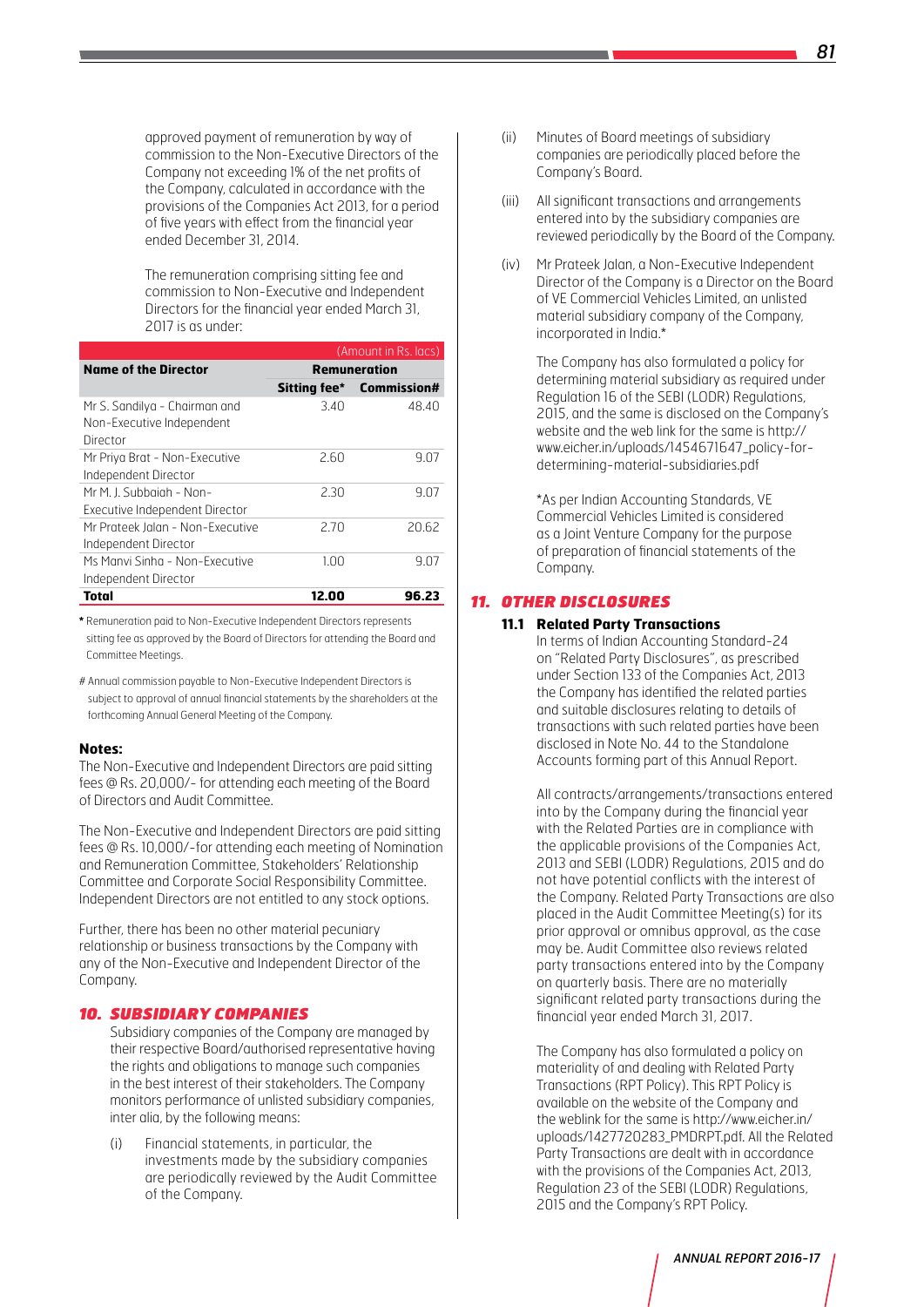## **11.2 Compliances by the Company**

 The Company has complied with the requirements of the Stock Exchanges, Regulations of SEBI and other statutory authorities on all matters related to capital markets during the last three years. No penalties have been imposed on the Company by the Stock Exchanges or SEBI or any other statutory authorities relating to the above.

## **11.3 Code of Conduct for Directors and Senior Management**

 The Board of Directors of the Company has adopted a Code of Conduct for Directors and Senior Management which is strictly adhered to and the same is available on Company's website at www.eichermotors.com. All the Board. Members and Senior Management Personnel have affirmed compliance with the said Code. This Report contains a declaration to this effect signed by Managing Director & Chief Executive Officer.

Further, there are no material, financial and commercial transactions, where the Senior Management have personal interest that may have a potential conflict with the interest of the Company at large.

## **11.4 Prevention of Insider Trading Code**

As per SEBI (Prohibition of Insider Trading) Regulations, 2015, the Company, inter alia, adopted a Code of Conduct for Regulating, Monitoring and Reporting trading by an Insider. All the Directors, employees and connected persons such as auditors, consultants, etc. who could have access to the unpublished price sensitive information of the Company are governed by this code. The trading window for dealing in securities of the Company is closed as per the provisions of the above code.

## **11.5 CEO / CFO Certification**

 The CEO and the CFO of the Company have certified to the Board with regard to the compliance in terms of Regulation 17(8) of SEBI (LODR) Regulations, 2015 and that the certificate forms part of the Annual Report.

#### **11.6 Status of Compliance of Non-Mandatory requirements under Requlation 27(1) of SEBI (LODR) Regulations, 2015 read with Part E of Schedule II thereto**

 The Company complies with the following nonmandatory requirements:

- 1. The Non-Executive Chairman of the Company is entitled to maintain a Chairman's office at the Company's expense and also allowed reimbursement of expenses incurred in performance of his duties.
- 2. The Auditors have expressed no qualification in their report.
- 3. The Company has appointed separate persons to the post of the Chairman and the Chief Executive Officer. Mr S. Sandilya is the

Chairman of the Board of Directors and Mr Siddhartha Lal is the Managing Director and Chief Executive Officer of the Company.

4. The Internal Auditor reports directly to the Audit Committee on quarterly basis.

## **11.7 Accounting treatment in preparation of the financial statements**

 The financial statements have been prepared in accordance with Ind AS notified under the Companies (Indian Accounting Standards) Rules, 2015. The financial statements have been prepared on the historical cost basis except for certain financial instruments that are measured at fair values at the end of each reporting period.

## **11.8 Vigil Mechanism/Whistle Blower Policy**

 The Board of Directors of the Company has adopted a Whistle Blower Policy to establish a vigil mechanism for the Directors and employees to report genuine concerns or grievances and the same is available on Company's website at www.eichermotors.com. No person has been denied access to the Audit Committee.

## **11.9 Dividend Distribution Policy**

In compliance with Regulation 43A of the SEBI (LODR) Regulations, 2015, the Board at its meeting held on March 27, 2017, approved a Dividend Distribution Policy of the Company. The Dividend Distribution Policy, inter alia, includes the following:

#### **(i) The circumstances under which the shareholders may or may not expect dividend**

The Company firmly believes in the philosophy of payment of Dividend at regular intervals, whenever the financial position and other factors permit, in addition to creating long-term value for the shareholders of the Company. The Board shall strive to strike a balance between payment of dividend at regular interval and long-term wealth creation for the shareholders.

The Company may decide not to recommend any Dividend during a financial year in circumstances where there are losses or inadequacy of profits, where other suitable means are available to reward the shareholders instead of dividend, where the Company needs to conserve its profits/surplus funds for business plans and other exigencies, where surplus cash and liquid funds are not available, among others.

#### **(ii) The financial parameters and internal factors that shall be considered while declaring dividend**

Amongst others, major financial parameters and internal factors that shall be considered are Net Profits for the Current financial year, surplus in the Profit & Loss account, availability of Free Reserves, Cash Flow and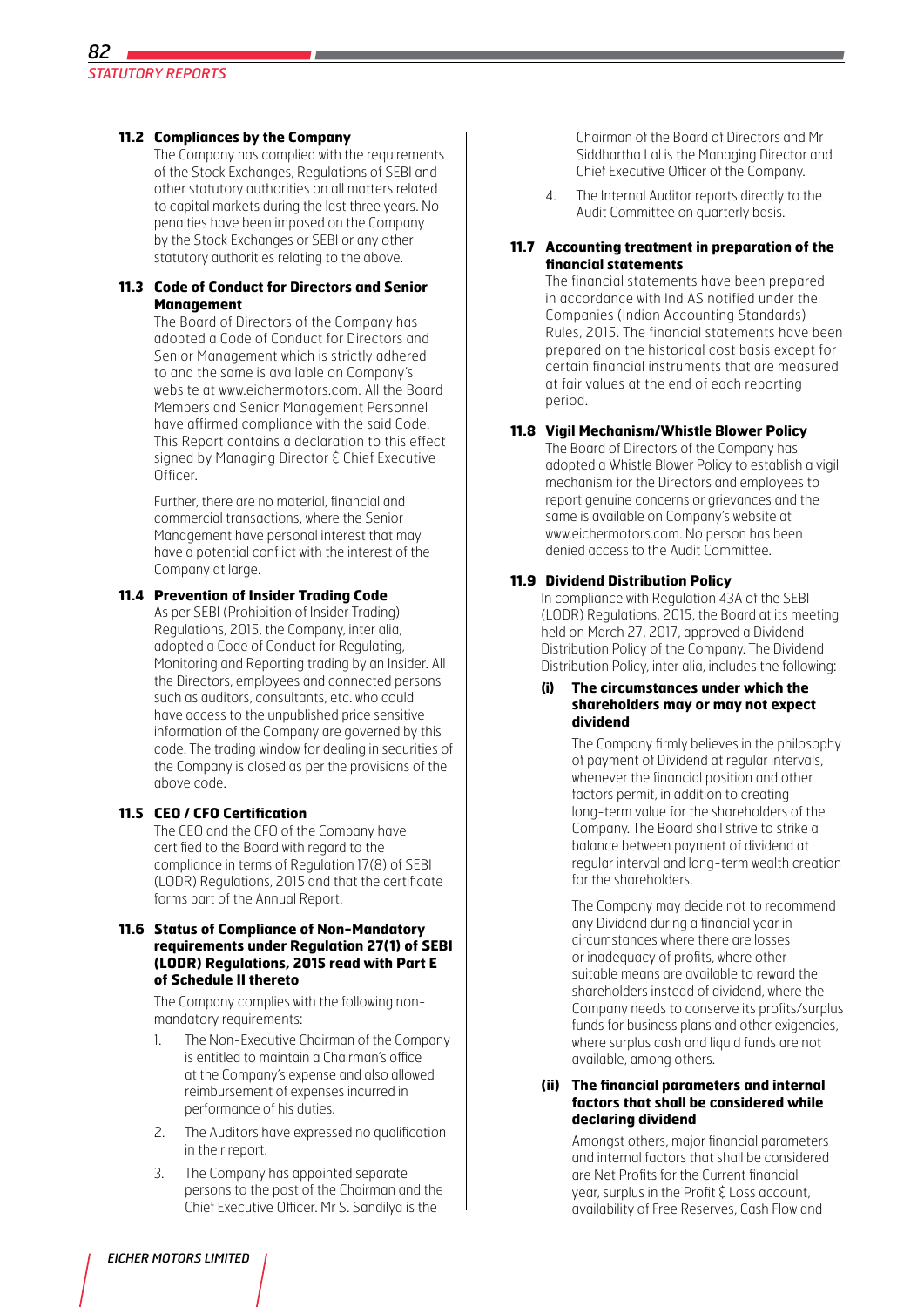liquidity projections for next three financial years, further Capital infusion requirement in Company's subsidiaries/Joint Ventures, other investment plans, Company/Brand acquisitions and declaration of dividend by Company's subsidiaries.

#### **(iii) The external factors that shall be considered while declaring dividend**

External factors that shall be considered are Economic Environment, Industry outlook and performance of manufacturing and other sectors having a bearing on Company's performance, Government policies and regulatory provisions, Industry's average Dividend payout and shareholder's expectation.

## **(iv) Utilisation of retained earnings by the Company**

Retained earnings may be utilised by the Company inter alia for business expansion and upgradation (expansion and modernisation of production facilities, product development, market expansions etc.), payment of Dividend, Buy back of shares, etc. Investments and new business opportunities, meeting financial emergencies and other contingencies.

#### **(v) Classes of shares in the Company**

Issued, subscribed and paid-up share capital of the Company consist of only Equity Shares of face value of Rs. 10/- each. There is no other class of shares.

The said Policy is available on the Company's website www.eichermotors.com.

## *12. Means of Communication*

(i) The consolidated quarterly and annual results are generally published in the Business Standard (English) - All Editions and Business Standard (Hindi), Delhi edition, having wide circulation. The Standalone and Consolidated quarterly and annual results of the Company along with limited review reports of the Auditors thereon and/or Auditors' Report are available on the Company's website at www.eichermotors.com.

#### *13. GENERAL SHAREHOLDER INFORMATION*

**13.1 Day, date, time and venue of the :** Tuesday, August 8, 2017 at 10:00 A.M. at Sri Sathya Sai International **Annual General Meeting** Centre, Pragati Vihar, Lodhi Road, New Delhi - 110 003

- **13.2 Financial Year**
	- The financial year under review is of 12 (twelve) months from April 1, 2016 to March 31, 2017.
- **13.3 General Body Meetings**

| Year                             | <b>Date</b> | Day    | Time | Location                                                                                             | Whether passed any<br><b>Special Resolution</b> |
|----------------------------------|-------------|--------|------|------------------------------------------------------------------------------------------------------|-------------------------------------------------|
| January 1, 2015 - March 31, 2016 |             |        |      | 18.06.2016 (AGM) Saturday 10.00 A.M. Shri Ram Centre, 4, Safdar<br>Hashmi Marg, New Delhi - 110001   | No.                                             |
|                                  |             | Fridav |      | 10.00 A.M. Sri Sathya Sai International<br>Centre, Pragati Vihar, Lodhi<br>Road, New Delhi - 110 003 | Yes                                             |
|                                  |             | Friday |      | 10.00 A.M. LTG Auditorium, Copernicus<br>Marg, New Delhi - 110 001                                   | No                                              |

- (ii) The Standalone and Consolidated quarterly and annual results are promptly filed with the Stock Exchanges in terms of Regulation 33 of SEBI (LODR) Regulations, 2015.
- (iii) Official news releases are also available on the Company's website. Schedule of Analyst or institutional investor meetings and/or conference call information, presentations made to them, if any, and the transcripts are promptly displayed on the website of the Company.
- (iv) The Company also discloses on its website all disclosures filed with the stock exchanges under Regulation 30 of SEBI (LODR) Regulations, 2015 and all other information and documents that are required to be placed on the website of the Company.
- (v) The following are displayed on the Website of the Company i.e. www.eichermotors.com:
	- Business of the Company
	- Terms and conditions of appointment of Independent Directors
	- Composition of various committees of the Board
	- Whistle Blower Policy
	- Annual Report of the Company
	- Policy on materiality of and dealing with related party transactions
	- Policy for determining material subsidiaries
	- Details of familiarisation programmes for Independent Directors
	- Standalone and Consolidated Quarterly and Annual Financial Results of Company
	- Shareholding Pattern
	- Company Profile
	- Press Releases
	- Schedule of analyst or institutional investor meet and presentations made to them
	- Code of Conduct for the Directors and Senior Management
	- Investors/analysts conference call information and transcripts
	- Contact information for solving any investor's queries
	- Other information as required under Regulation 46 of SEBI (LODR) Regulations, 2015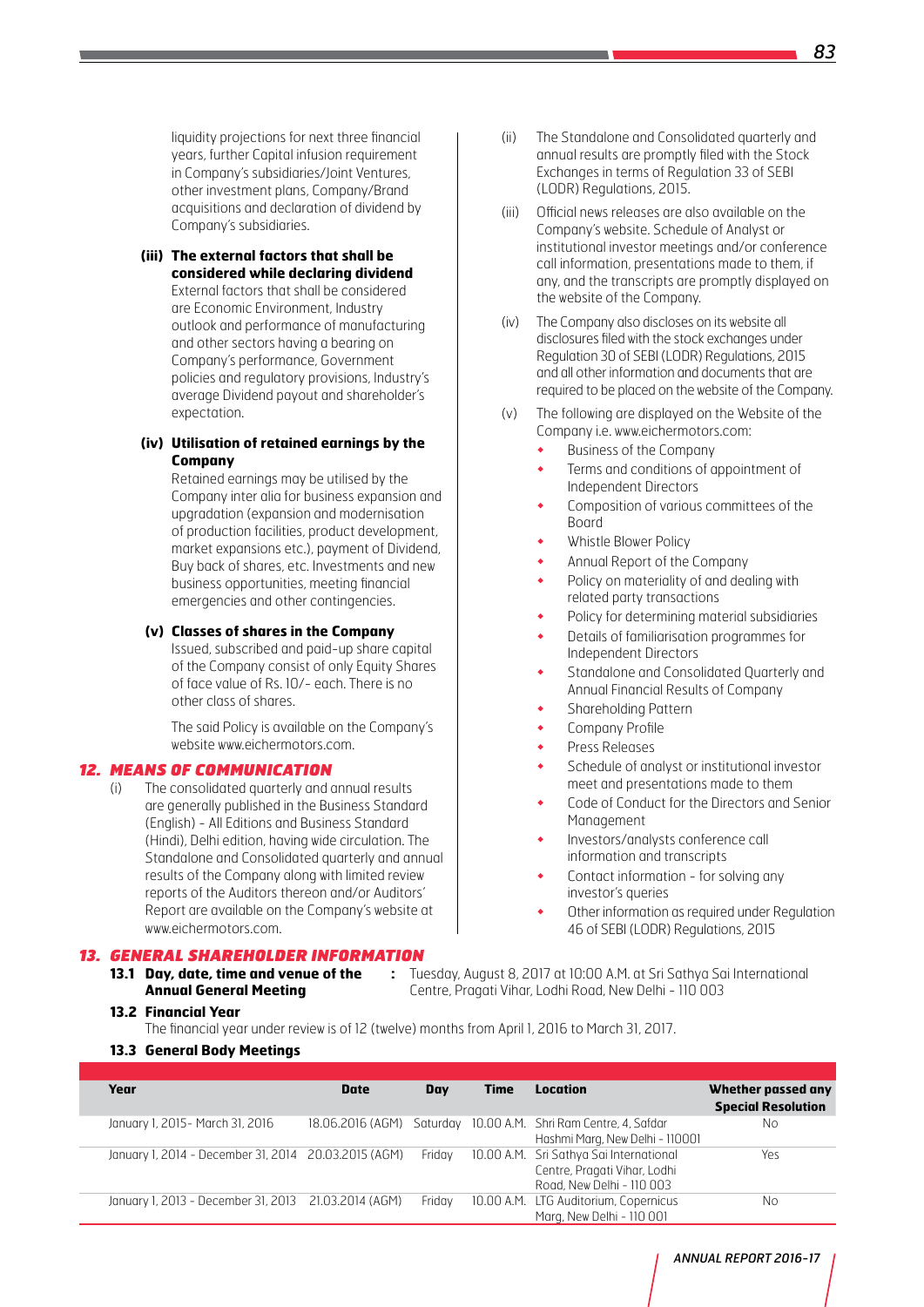#### **Notes:**

- **1.** The Company in its AGM held on March 20, 2015, passed two special resolutions for the following:
	- (a) Approval of payment of remuneration by way of commission not exceeding one percent of the net profits of the Company in every financial year for five years, effective from the financial year ended on December 31, 2014 to the Directors of the Company (other than the managing director(s) or whole-time director(s), if any).
	- (b) Approval for increase in limit of investment by FIIs in the Company to 49% of Company's total capital.
- **2.** No Special Resolution was passed through postal ballot last year. Also, no Special Resolutions are proposed to be conducted through postal ballot.

#### **13.4 Financial Calendar – 2016-17**

| <b>Adoption of Quarterly/Annual</b><br>Results for the quarter/year ended | <b>Date of Board</b><br><b>Meetings</b> |                          | <b>Date of publication Name of Newspapers</b>                                                          |
|---------------------------------------------------------------------------|-----------------------------------------|--------------------------|--------------------------------------------------------------------------------------------------------|
| June 30, 2016<br>(Quarterly Results)                                      | 28/07/2016                              | 29/07/2016               | Business Standard - All Editions (English), and<br>Business Standard (Hindi), Delhi Edition            |
| September 30, 2016<br>(Quarterly Results)                                 | 28/10/2016                              | 29/10/2016               | Business Standard - All Editions (English), and<br>Business Standard (Hindi), Delhi Edition            |
| December 31, 2016<br>(Quarterly Results)                                  | 01/02/2017                              | 02/02/2017               | Business Standard - All Editions (English), and<br>Business Standard (Hindi), Delhi Edition            |
| March 31, 2017<br>(Annual Results)                                        | 05/05/2017                              | 06/05/2017<br>(Proposed) | Business Standard - All Editions (English), and<br>Business Standard (Hindi), Delhi Edition (Proposed) |

## **Tentative Financial Calendar – for the financial year ending March 31, 2018**

Quarterly results for the quarters ending June 30, 2017, September 30, 2017, December 31, 2017 and annual results for the year ending March 31, 2018 will be approved in the Board Meetings which will be tentatively held in the months of August 2017, November 2017, February 2018 and May 2018 respectively (subject to the finalisation of dates by the Board of Directors). Annual General Meeting for the Financial Year 2017-18 will be tentatively held in between July-September 2018. The Consolidated quarterly and annual results will likely be published in the Business Standard (English) in all Editions and in Business Standard (Hindi), Delhi Edition. The Standalone and Consolidated quarterly and annual results will be intimated to Stock Exchanges. Additionally, the same will be posted on Company's website at www.eichermotors.com.

- **13.5 Book Closure : August 2, 2017 to August 8, 2017** (both days inclusive).
- **13.6 Dividend payment date: Dividend, if declared** by the Members will be paid on or before September 6, 2017.
- **13.7 Listing on Stock Exchanges:** The equity shares of the Company are listed on the following Stock Exchanges:

## **BSE Limited**

Phiroze Jeejeebhoy Towers, Dalal Street, Mumbai - 400 001

#### **National Stock Exchange of India Ltd.**

Exchange Plaza, 5<sup>th</sup> Floor, Plot No. C/1, G Block Bandra-Kurla Complex, Bandra (E), Mumbai - 400 051

The annual listing fees has been paid to both the stock exchanges for the financial year 2017-18.

#### **13.8 Name of Depositories for dematerialisation of equity shares**

| <b>Name of the depository</b>                                                                         | <b>ISIN No.</b> |
|-------------------------------------------------------------------------------------------------------|-----------------|
| National Securities Depository Limited (NSDL) ξ<br>Central Depository Services (India) Limited (CDSL) | INE 066A 01013  |
| The equity shares are quoted under the following<br>Codes/Symbol:                                     |                 |

| <b>Stock Exchanges</b>                                                                 | Code / Symbol              |
|----------------------------------------------------------------------------------------|----------------------------|
| BSE Limited. Mumbai (BSE)<br>National Stock Exchange of India Limited,<br>Mumbai (NSE) | 505200<br><b>FICHERMOT</b> |

## **13.9 Registrar and Share Transfer Agent:**

Share transfer and other communications regarding change of address, dividends, share certificates, investor complaints, etc. may be addressed to:

Link Intime India Pvt. Ltd. Registrar and Share Transfer Agent 44, 2nd Floor, Community Centre, Narayana Industrial Area, Phase-I, New Delhi - 110 028 Phone No: 011-41410592-94 Fax No: 011-41410591 E-Mail: delhi@linkintime.co.in

#### *EICHER MOTORS LIMITED*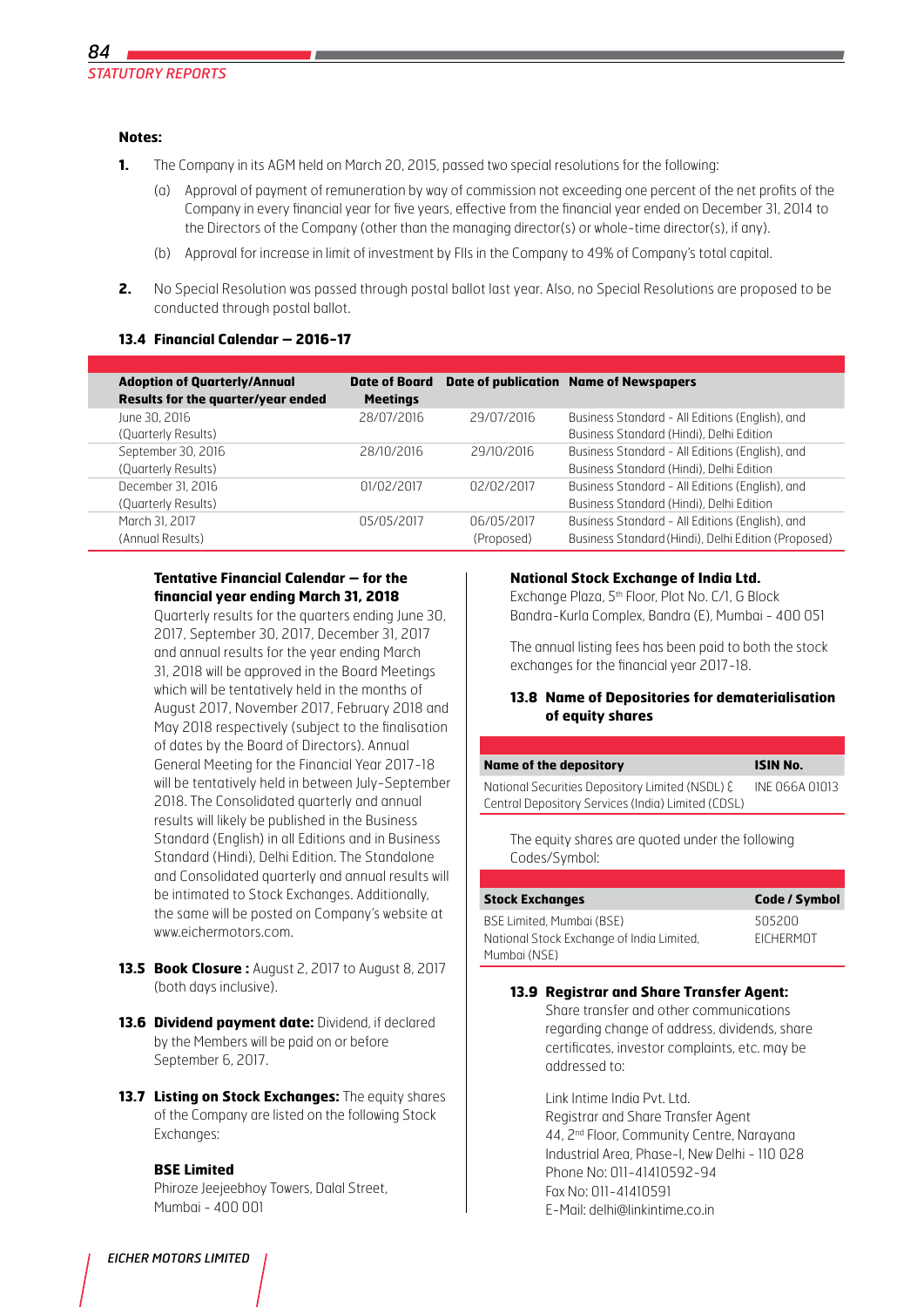Members may write for any queries / information to Mr Manhar Kapoor, General Counsel and Company Secretary at Eicher Motors Limited, 3<sup>rd</sup> Floor-Select Citywalk, A-3 District Centre, Saket, New Delhi - 110 017, or at # 96, Sector 32, Gurugram - 122 001, Haryana, or any query can be sent by email to investors@eichermotors.com.

#### **13.10 Market Price Data at BSE and NSE:**

| April 2016 to        | <b>BSE</b>      |                 |                 | <b>NSE</b>      |                 |                 |  |
|----------------------|-----------------|-----------------|-----------------|-----------------|-----------------|-----------------|--|
| <b>March 2017</b>    | <b>High</b>     | Low             | <b>Volume</b>   | <b>High</b>     | Low             | <b>Volume</b>   |  |
|                      | (Rs. per share) | (Rs. per share) | (No. of Shares) | (Rs. per share) | (Rs. per share) | (No. of Shares) |  |
| <b>April 2016</b>    | 20705.75        | 18664.50        | 60775           | 20699.80        | 18635.50        | 779802          |  |
| <b>May 2016</b>      | 20500.00        | 18025.10        | 154893          | 20500.00        | 18010.00        | 2481896         |  |
| <b>June 2016</b>     | 19330.00        | 18006.00        | 49908           | 19349.35        | 18000.00        | 641750          |  |
| <b>July 2016</b>     | 22567.00        | 19020.05        | 9110.5          | 22520.00        | 19050.15        | 810870          |  |
| <b>August 2016</b>   | 23390.95        | 20980.55        | 82876           | 23429.25        | 21005.00        | 972680          |  |
| September 2016       | 26601.95        | 22296.55        | 79199           | 26641.30        | 22266.05        | 1147607         |  |
| October 2016         | 26513.95        | 23700.00        | 56696           | 26505.00        | 23676.30        | 710106          |  |
| November 2016        | 25500.00        | 19570.90        | 135525          | 25520.90        | 19530.00        | 1531683         |  |
| December 2016        | 23779.90        | 20210.00        | 132746          | 23700.05        | 20228.00        | 1344870         |  |
| <b>January 2017</b>  | 23699.95        | 22107.85        | 151487          | 23710.65        | 22088.85        | 882585          |  |
| <b>February 2017</b> | 25532.95        | 23088.80        | 66384           | 25550.00        | 23050.00        | 886112          |  |
| <b>March 2017</b>    | 25797.85        | 22990.00        | 79270           | 25814.90        | 22997.50        | 933967          |  |

## **Share Price Performance Eicher Motors Limited (EML) vs BSE Index**







*ANNUAL REPORT 2016-17*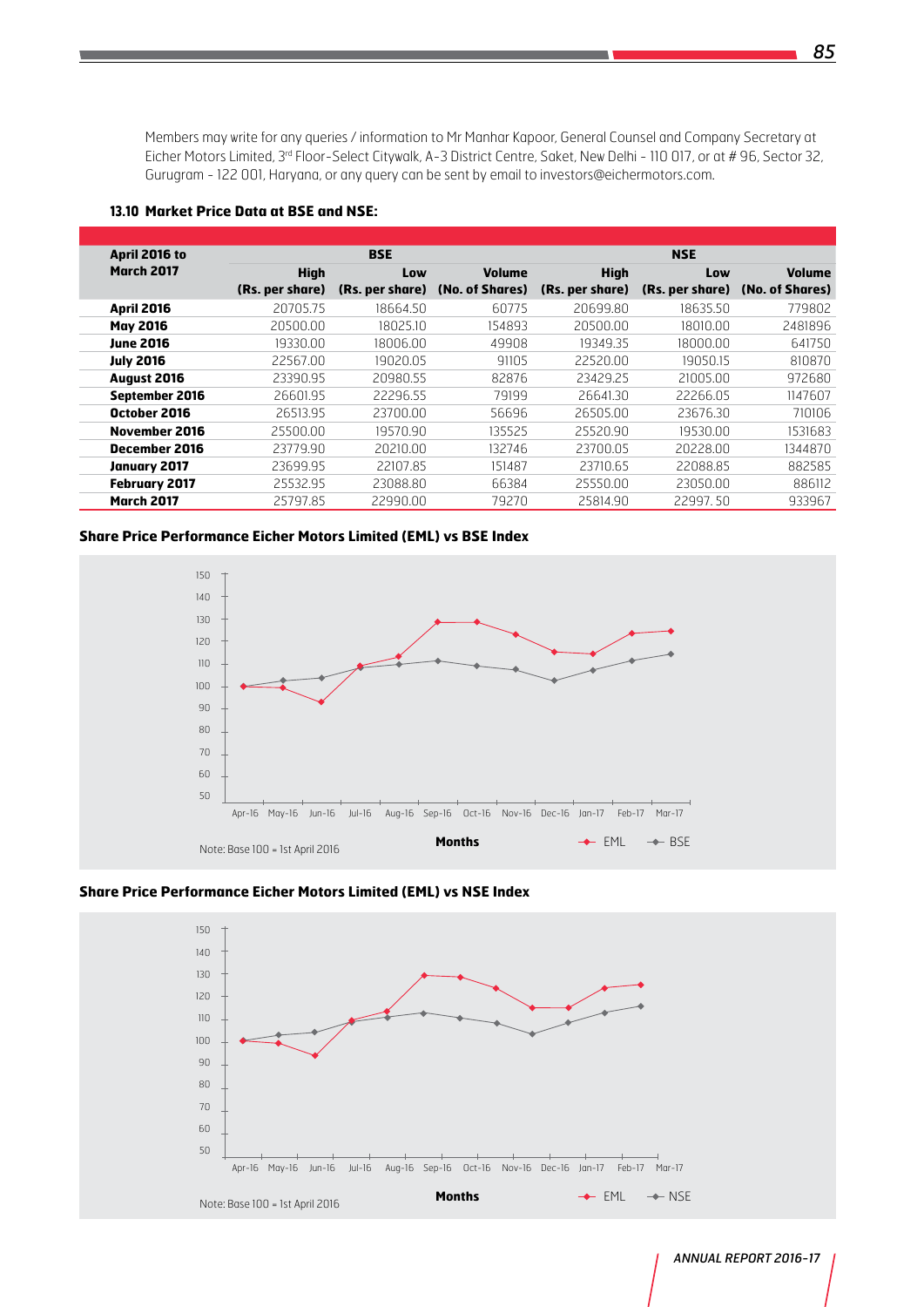## **13.11 Share transfer system**

Shares of the Company are transferred through Link Intime India Private Limited, the Registrar and Share Transfer Agents of the Company and the Shares Committee of the Company approves the said share transfers. All valid requests for transfer/transmission of Equity Shares held in physical form are processed within a period of 15 days from the date of receipt of complete documents/verification and the Share Certificates duly transferred are immediately returned to the transferee/lodger.

Total number of shares transferred/transmitted/ name deleted during the financial year ended March 31, 2017 were 12,596 shares.

#### **13.12 Dematerialisation of shares and liquidity**

As per SEBI's circular dated February 21, 2000, the Company's equity shares are under the Compulsory

**13.13 Distribution of shareholding as on March 31, 2017**

Demat Category and can only be traded in the dematerialised form w.e.f. March 22, 2000.

Members are requested to avail the facility of the depository system by opening of Demat account with any of the Depository Participant (DP), namely, NSDL and CDSL. Members who hold shares in dematerialised form, should send all their communications concerning rematerialisation of shares, transfers/ transmissions, dividends, change of address, change in mandate, nominations, etc. to the concerned DPs with whom they have opened Demat Account.

As on March 31, 2017, 2,65,89,013 shares constituting 97.72% of the total paid-up equity share capital of the Company have been dematerialised with NSDL and CDSL.

| Category           | <b>No. of shareholders</b> |        | % holders No. of shares of face value | % Shareholding |
|--------------------|----------------------------|--------|---------------------------------------|----------------|
|                    |                            |        | of Rs. 10/- each                      |                |
| $1 - 500$          | 80.760                     | 98.64  | 21,44,304                             | 7.88           |
| 501-1,000          | 378                        | 0.46   | 2,78,702                              | 1.02           |
| 1,001-2,000        | 233                        | 0.29   | 3,38,067                              | 1.24           |
| 2.001-3.000        | 87                         | 0.11   | 2,17,005                              | 0.80           |
| $3.001 - 4.000$    | 56                         | 0.07   | 1,97,491                              | 0.73           |
| 4.001-5.000        | 39                         | 0.05   | 1.75.221                              | 0.64           |
| 5.001-10.000       | 109                        | 0.13   | 7,97,153                              | 2.93           |
| 10.001-50.000      | 157                        | 0.19   | 32.27.183                             | 11.86          |
| 50.001-1.00.000    | 27                         | 0.03   | 19.52.624                             | 7.18           |
| 1.00.001 and above | 26                         | 0.03   | 1,78,82,499                           | 65.72          |
|                    | 81,872                     | 100.00 | 2,72,10,249                           | 100.00         |

The Company has not issued any GDRs / ADRs and there are no outstanding warrants or any convertible instruments.

## **13.14 Transfer of Unclaimed / Unpaid Dividend**

The Company shall be transferring the unclaimed / unpaid dividends as mentioned hereunder to the Investor Education and Protection Fund, established by the Central Government, in terms of the provisions of Section 124 of the Companies Act, 2013 read with the Investor Education and Protection Fund Authority (Accounting, Audit, Transfer and Refund) Rules, 2016.

The tentative schedule for unclaimed dividend to be transferred to Investor Education and Protection Fund is as under:

| <b>For the Financial Year</b> | Due date for transfer to the Central Government |
|-------------------------------|-------------------------------------------------|
| 2010 (January to December)    | April 25, 2018                                  |
| 2011 (January to December)    | April 25, 2019                                  |
| 2012 (January to December)    | April 25, 2020                                  |
| 2013 (January to December)    | April 25, 2021                                  |
| 2014 (January to December)    | April 25, 2022                                  |
| 2015-2016 (January to March)* | April 18, 2023                                  |

\*Interim Dividend declared by the Board of Directors on March 12, 2016.

Members who have not encashed their Dividend Warrants for the above financial years/period may approach the Company's registrar for obtaining duplicate Dividend Warrants/Revalidation of Dividend Warrants.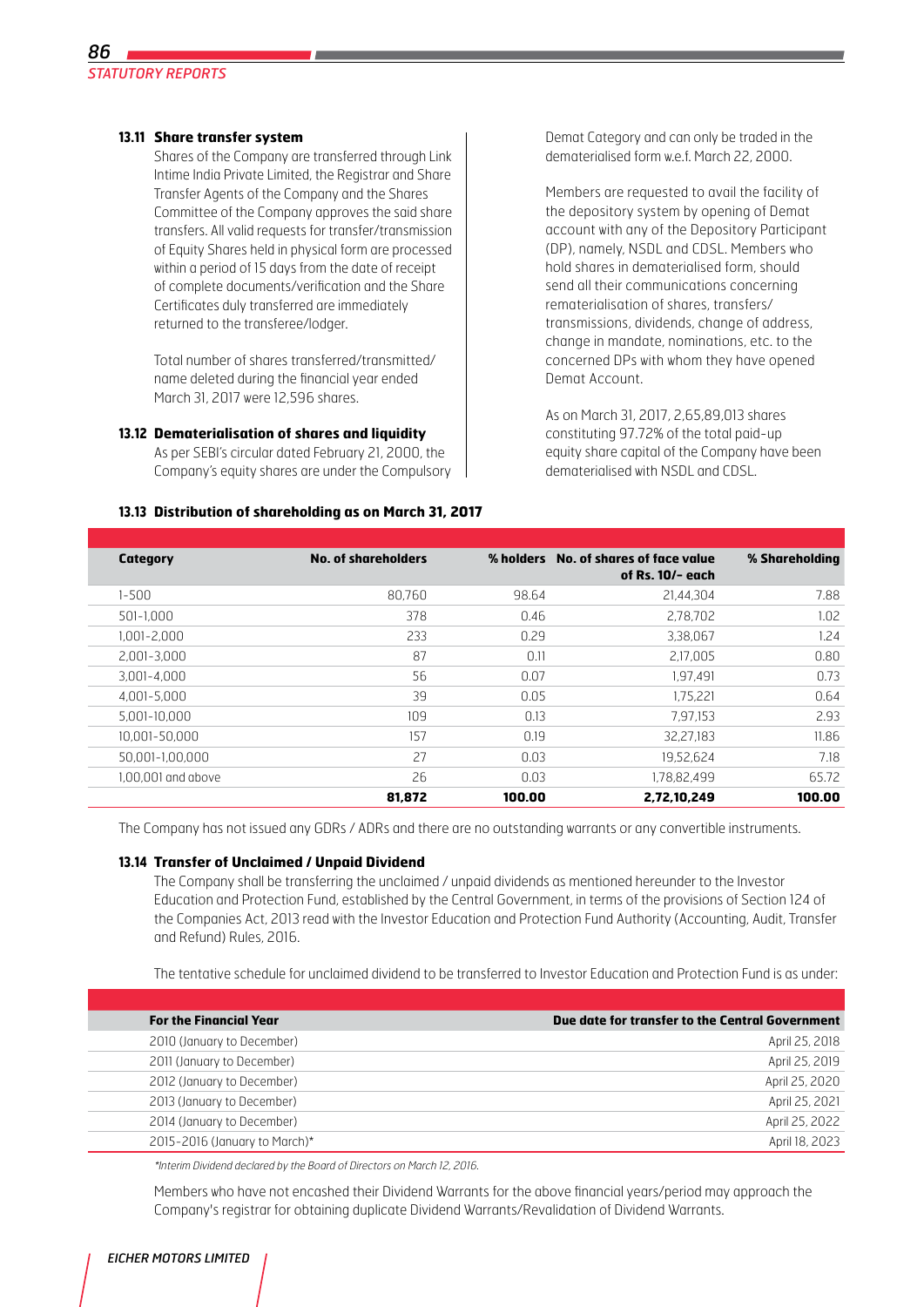#### **13.15 Unclaimed shares suspense account**

In compliance with Regulation 39 of the SEBI (LODR) Regulations, 2015, the Company has maintained Eicher Motors Limited - Unclaimed Suspense Account, in which unclaimed shares lying with the Company have been credited after dematerialisation thereof.

The details with respect to the unclaimed shares of the Company for the financial year ended March 31, 2017 are as under:

|       | <b>SI. No. Particulars</b>                                                                                                | No. of<br>shareholders | No. of<br>shares |
|-------|---------------------------------------------------------------------------------------------------------------------------|------------------------|------------------|
| (i)   | Aggregate number of shareholders and the outstanding shares in the Suspense Account lying at the<br>beginning of the year | 864                    | 21.640           |
| (ii)  | Number of shareholders who approached the Company for transfer of shares from the Suspense<br>Account during the year     | b                      | 362              |
| (iii) | Number of shareholders to whom shares were transferred from the Suspense Account during the year                          | b                      | 362              |
| (iv)  | Aggregate number of shareholders and the outstanding shares lying in the<br>Suspense Account at the end of the year       | 858                    | 21.278           |

The voting rights on shares in Suspense Account shall remain frozen till the rightful owner of such shares claims the shares.

#### **13.16 Nomination facility**

Your Company is pleased to offer the facility of nomination to members. Pursuant to Section 72 of the Companies Act, 2013, the Members, who hold shares in the physical form and wish to avail nomination facility, are requested to send the duly complete nomination form to the Registrar and Share Transfer Agent of the Company. The Members, who hold shares in the electronic form and wish to avail nomination facility, are requested to send separate request to their respective Depository Participant(s) only.

## **13.17 Consolidation of folios and avoidance of multiple mailing**

 In order to enable the Company to reduce costs and duplication of efforts for investor servicing, members who may have more than one folio in their individual name or jointly with other persons mentioned in the same order, are requested to consolidate all similar holdings under one folio. This would help in monitoring the folios more effectively. Members may write to the Registrar and Share Transfer Agent at the address given at Para 13.9, indicating the folio numbers to be consolidated.

## **13.18 National Electronic Clearing Services (NECS) Mandate**

Members holding shares in dematerialised form are requested to intimate all changes pertaining to their bank details, National Electronic Clearing Service (NECS), Electronic Clearing Service (ECS), mandates, nominations, power of attorney, change of address, change of name, e-mail address, contact numbers, etc. to their Depository Participant (DP). Changes intimated to the DP will then be automatically reflected in the Company's records which will help the Company and the Company's Registrar and Transfer Agent to provide efficient and better services. Members holding shares in physical form are requested to intimate such changes to Company's Registrar and Transfer Agent.

#### **13.19 Registered Office**

3rd Floor-Select Citywalk A-3 District Centre, Saket New Delhi - 110 017 Tel. No. (011) - 29563722 Website: www.eichermotors.com

#### **13.20 Corporate Office**

#96, Sector 32, Gurugram - 122 001, Haryana. Tel. No. (0124) - 4415600 Website: www.eichermotors.com

## **13.21 Plant locations**

- (i) Thiruvottiyur High Road, Thiruvottiyur, Chennai - 600 019 (Tamil Nadu)
- (ii) A-19/1, SIPCOT Industrial Growth Centre, Oragadam, Kanchipuram - 602 105 (Tamil Nadu)

This Corporate Governance Report of the Company for the financial year ended March 31, 2017 is in compliance with the requirements of Corporate Governance under SEBI (LODR) Regulations, 2015. Further, the Company has complied with all the applicable requirements specified in Regulations 17 to 27 and clause (b) to (i) of sub-regulation 2 of Regulation 46 of the said Regulations.

 This is to certify that the information given above is true and correct.

#### For **Eicher Motors Limited**

#### **Siddhartha Lal S. Sandilya**

Place: Gurugram Date: May 5, 2017

Managing Director **Chairman** & Chief Executive Officer DIN: 00037542 DIN: 00037645

*87*

*ANNUAL REPORT 2016-17*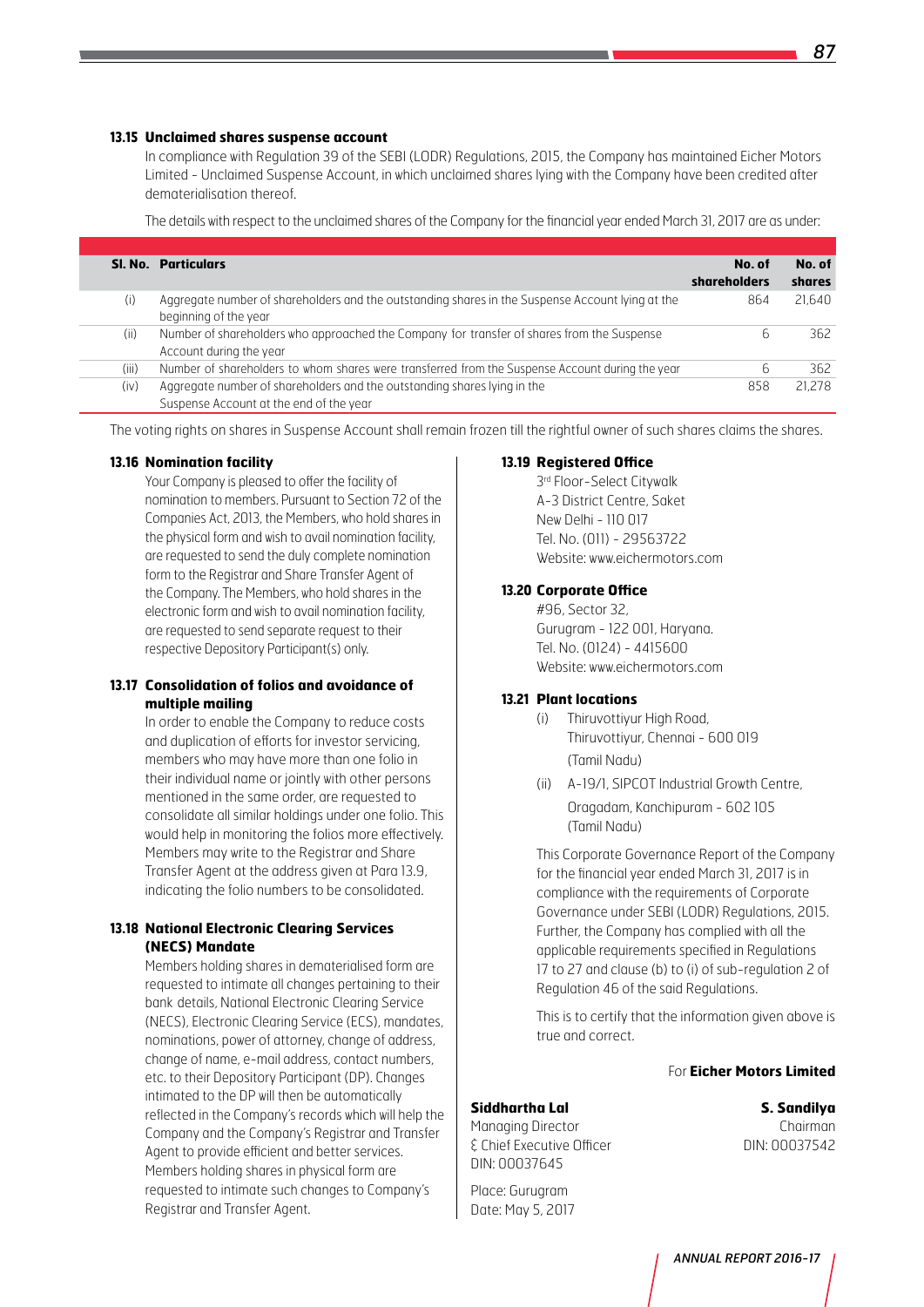

## *DECLARATION*

As per Regulation 26(3) of SEBI (Listing Obligations and Disclosure Requirements) Regulations, 2015, as amended, the Board Members and the Senior Management Personnel have affirmed to the compliance with the Code of Conduct of Board of Directors and Senior Management for the financial year ended March 31, 2017.

#### For **Eicher Motors Limited**

## **Siddhartha Lal**

Managing Director & Chief Executive Officer DIN: 00037645

Place: Gurugram Date: May 5, 2017